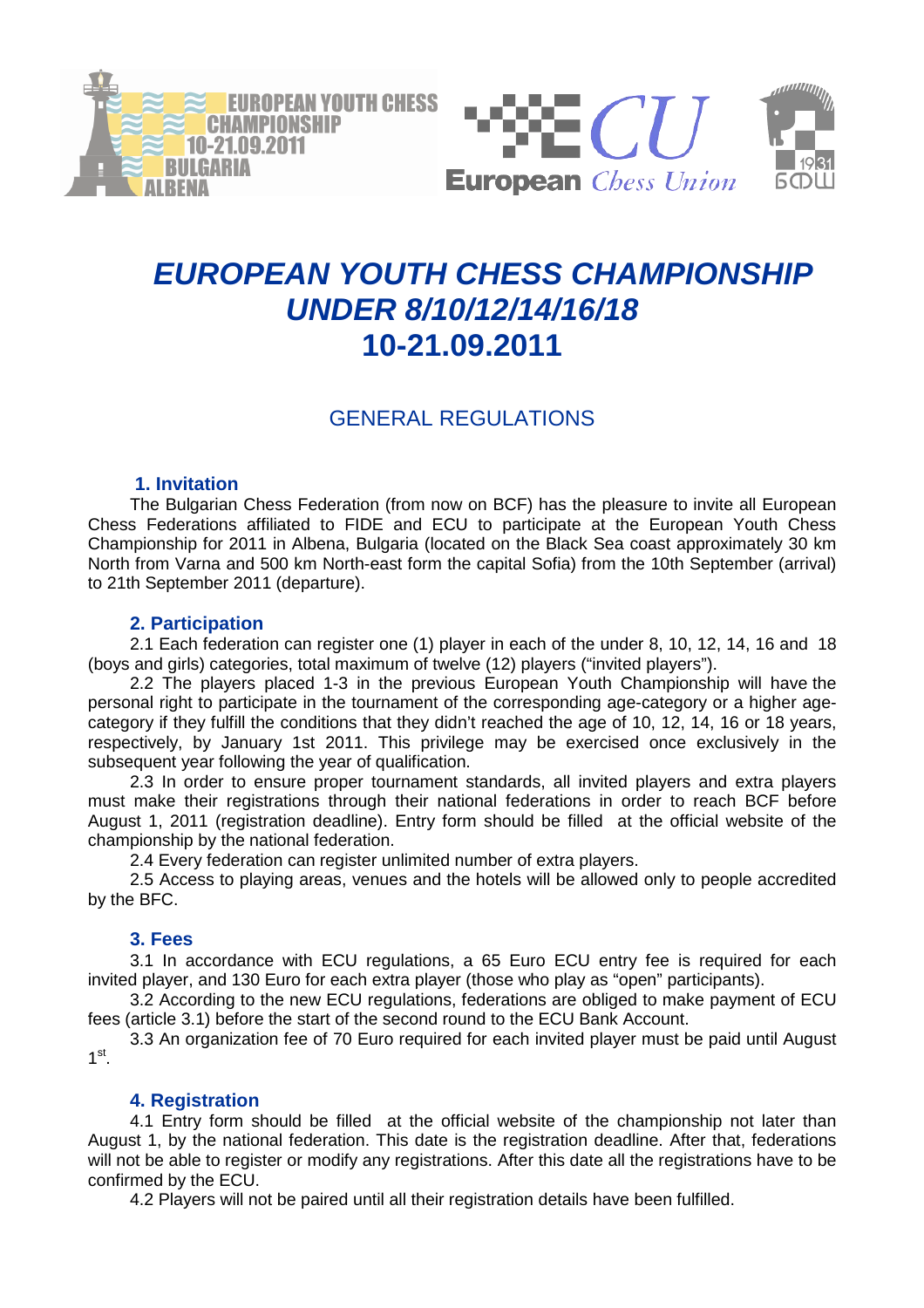



# **5. Travel details**

5.1 Travel expenses for transfers must be paid by all participants as follows: a) **Varna airport** – Albena (by bus approximately 40 min), price 30 Euro two ways.

b) **Bourgas airport** – Albena (by bus approximately 2 hours), price 70 Euro, two ways.

c) **Bucharest airport** – Albena (by bus approximately 4 hours), price 110 Euro, two ways.

d) Organizers can provide individual transfers from Varna and Bourgas to Albena by car. Price will depend on the number of persons transferred.

e) All payments mentioned above are non refundable if the reservation is cancelled.

5.2 These transport services will be available on September 10 th 2011 (arrival) and on September 21st 2011 (departure). If it is necessary the organizer can accept special request from Federations.

5.3 Players who make private transport arrangements and clearly indicate this at registration will be fully responsible for any problems they experience during arrival or departure.

#### **6. Payment**

6.1 BANK TRANSFERS

6.1.1 ECU fees must be paid before the start of the second round:

**European Chess Union Bank**: Credit Suisse Postfach 357 CH-6301 Zug **Account**: 1835105-42 **Holder**: European Chess Union **National Bank Code**: 4835 **BIC**: **CRESCHZZXXX IBAN Code**: CH3604835183510542000

6.1.2 Till August 1st the organization fees, accommodation and transfers must be transferred to the following account:

> **Bulgarian Chess Federation**  P.O. Box 927, Sofia 1000, Bulgaria, First Investment Bank - Sofia SWIFT: FINVBGSF IBAN: BG05FINV915010EUR01EGA

6.2 All bank commissions must be paid by sender, if it is not paid, the organizers will produce an invoice which must be paid before the start of the second round.

#### **7. Lodging and meals**

7.1 Invited players and player with personal right:

Accommodation is on full board and will be provided in 4 star hotels. Reservations and payments for these hotels must be made not later than August 1. Reservation is considered to be made when organization fees are paid. **Invited players and players nominated by personal right who register after August 1 will pay an extra charge of 100 Euro each.**

All payments mentioned above are non refundable if the reservation is cancelled. Free board and room will be provided for nominated players, players with personal rights from September 10 th, (dinner) to September 21 st (lunch). Any additional overnights will be charged as at 7.4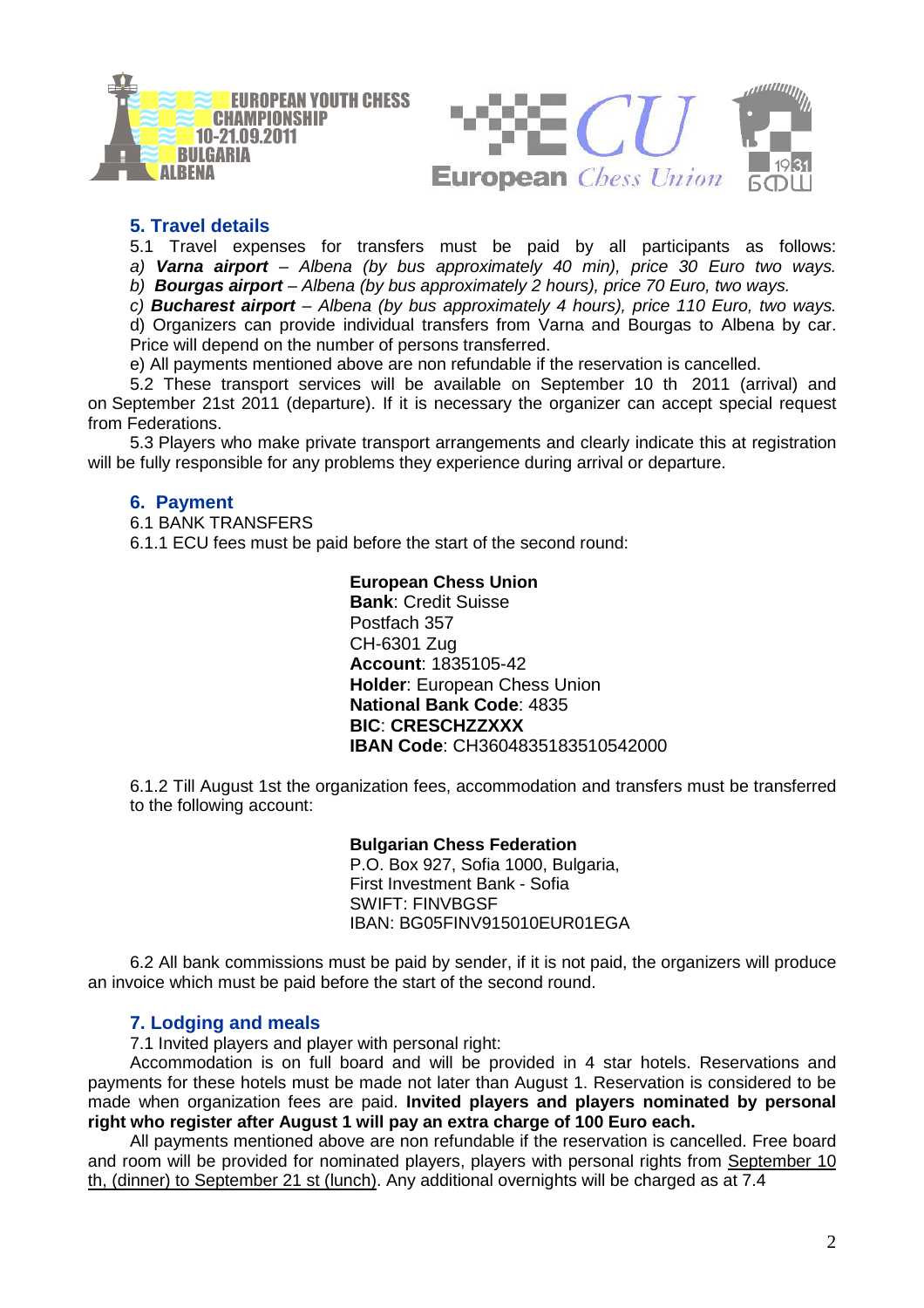

7.2 Extra players, coaches, head of delegations and accompanying persons:

Accommodation is on full board and will be provided in the 4 star hotels and 5 star hotel. Reservations and payments for these hotels must be made not later than August 1. Reservation is considered to be made when the accommodation is paid to the organizers. Hotels will be reserved according to the order of payment.

All payments mentioned above are non refundable if the reservation is cancelled. All extra players are obliged to stay at the official hotels.

7.3 Hotel payments must be paid in Euro. The BCF will not accept any promise for payment of Hotel bills at a future date.

7.4 Accommodation and meals for extra players, coaches, head of delegations and accompanying persons will be provided in the official, 4 star hotels and 5 star hotel:

Lodging per person on full board (FB - includes breakfast, lunch and diner):

| <b>ROOM</b> | 5* Hotel | 4* Hotels |
|-------------|----------|-----------|
| Single      | 75 EUR   | 65 EUR    |
| Double:     | 59 FUR   | $49$ FUR  |

7.5 Accommodation will be made after the Head of delegation receives vouchers in the Central office.

#### **8. Tournament hall**

Tournament hall will be Albena sport hall. Distance of playing hall from hotels is 100 – 300 m.

# **9. Schedule**

| Saturday  | September 10th |          | <b>Arrival of Delegations</b> |
|-----------|----------------|----------|-------------------------------|
|           |                | 20:00    | Opening ceremony              |
| Sunday    | September 11th | 10:00    | <b>Delegates Meeting</b>      |
|           |                | 15:00    | 1st Round                     |
| Monday    | September 12nd | 15:00    | 2nd Round                     |
| Tuesday   | September 13th | 15:00    | 3rd Round                     |
| Wednesday | September 14th | 15:00    | 4th Round                     |
| Thursday  | September 15th | 15:00    | 5th Round                     |
| Friday    | September 16th | Free day |                               |
| Saturday  | September 17th | 15:00    | 6th Round                     |
| Sunday    | September 18th | 15:00    | 7th Round                     |
| Monday    | September 19th | 15:00    | 8th Round                     |
| Tuesday   | September 20th | 13:00    | 9th Round                     |
|           |                | 20:00    | Closing ceremony              |
| Wednesday | September 21st |          | Departure                     |

Players of Federation's who are not represented at the delegates meeting will not be paired according to the decision of ECU Board.

#### **10. Rules and regulations**

The tournament will be played by a 9-round Swiss System. National ratings will not be taken into consideration for the parings. Playing rates will be according to FIDE regulations: 90 minutes